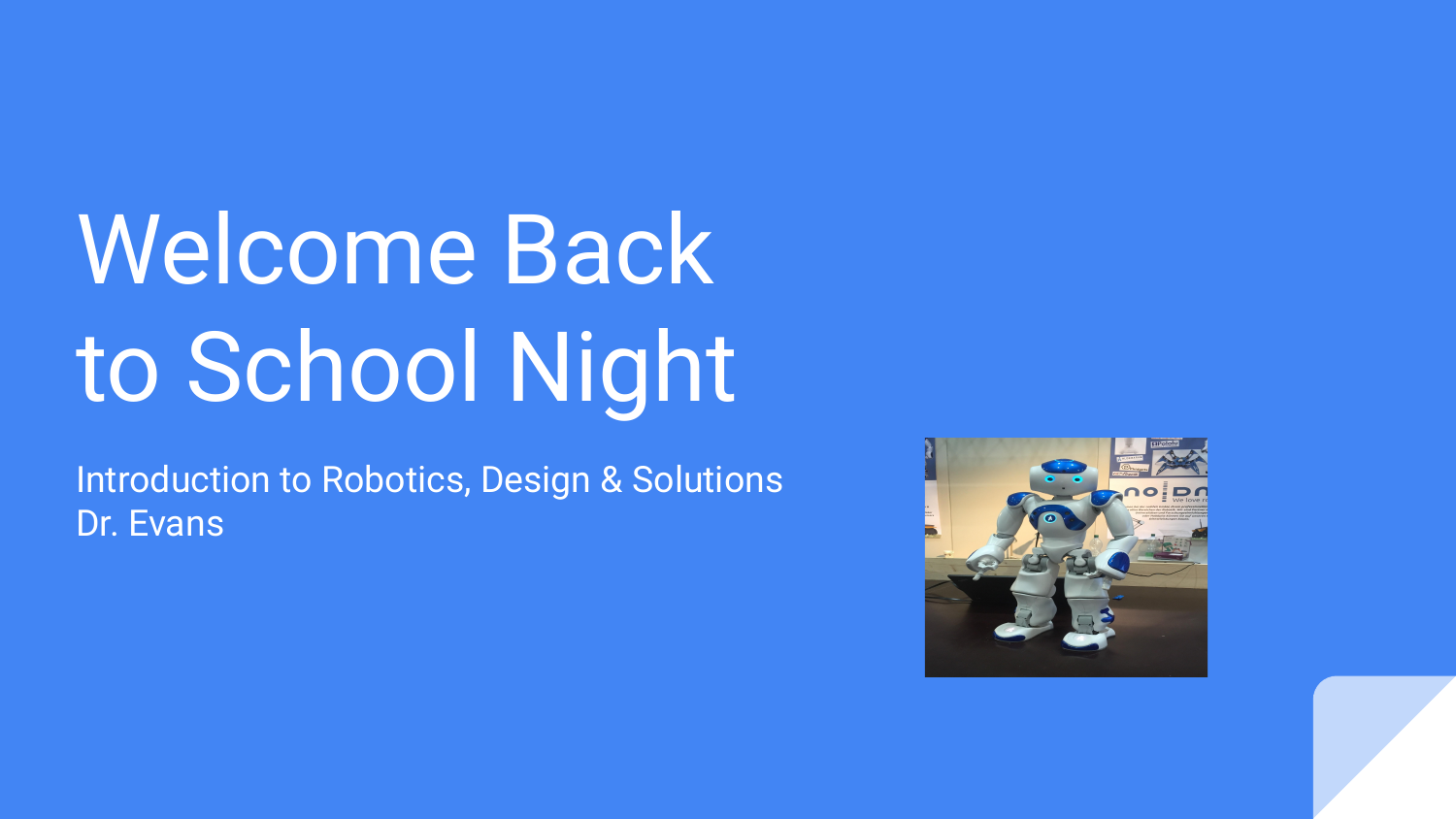### Contact Information

Dr. Terri Evans

Email: [terrevans@paps.net](mailto:terrevans@paps.net)

Office Hours: 1:30 - 2:15 pm

Please post any questions that you have in the chat.

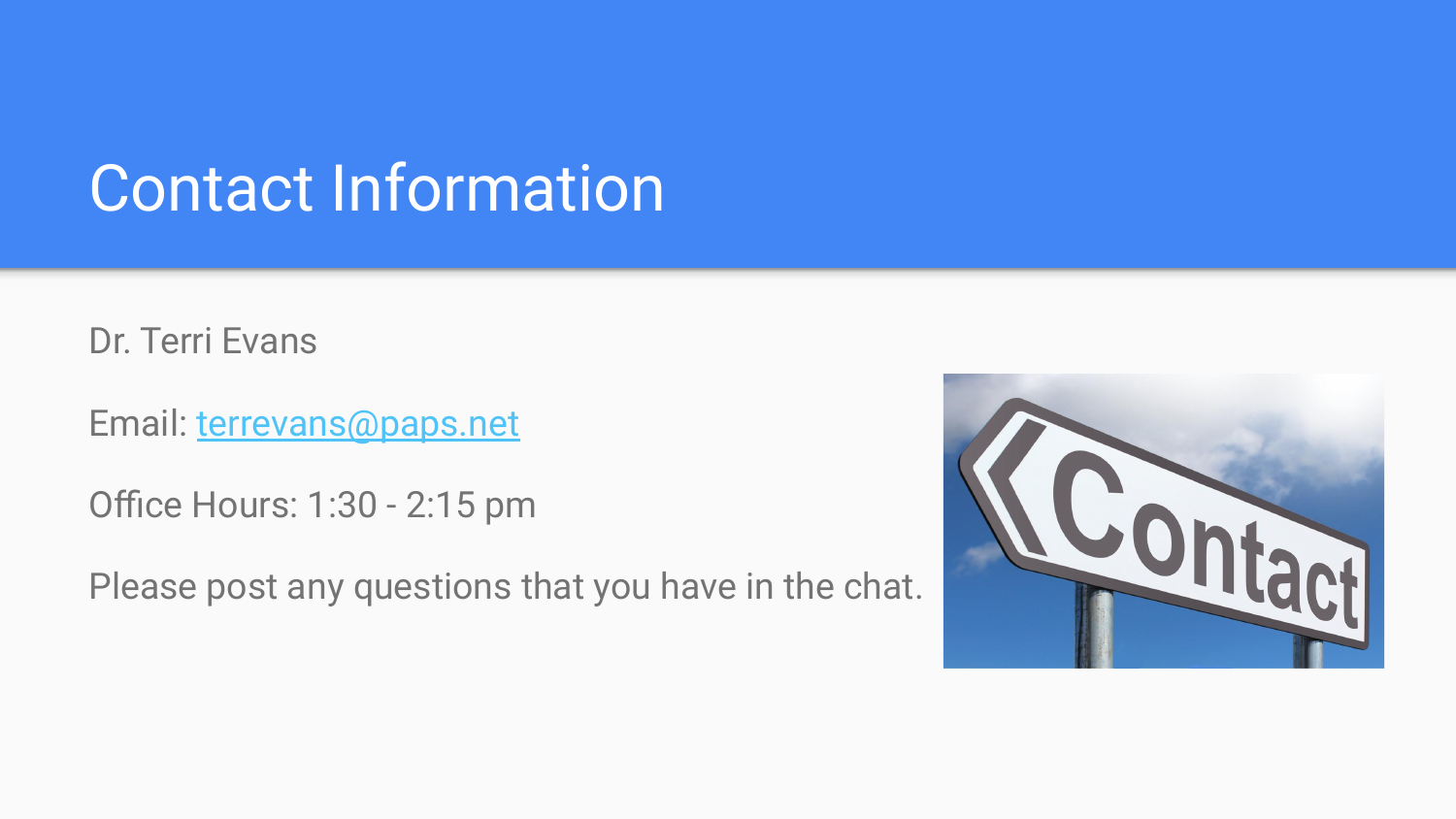#### Attendance Procedures

Attendance is taken near the end of the period.

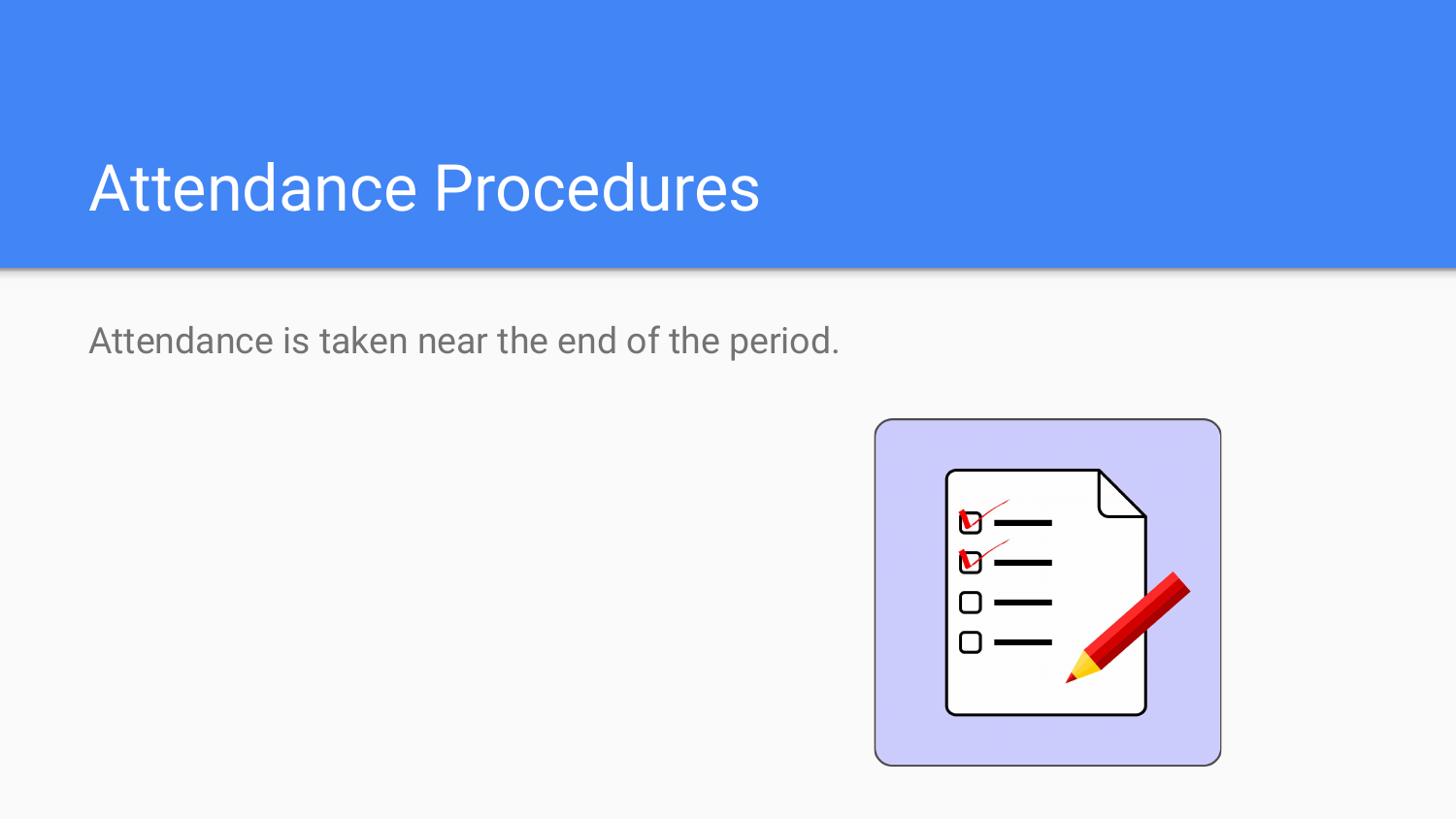# Protocol if connectivity fails

Students are encouraged to put in a help desk ticket for connectivity issues. Students are encouraged to add a private comment to an assignment if there is an issue.

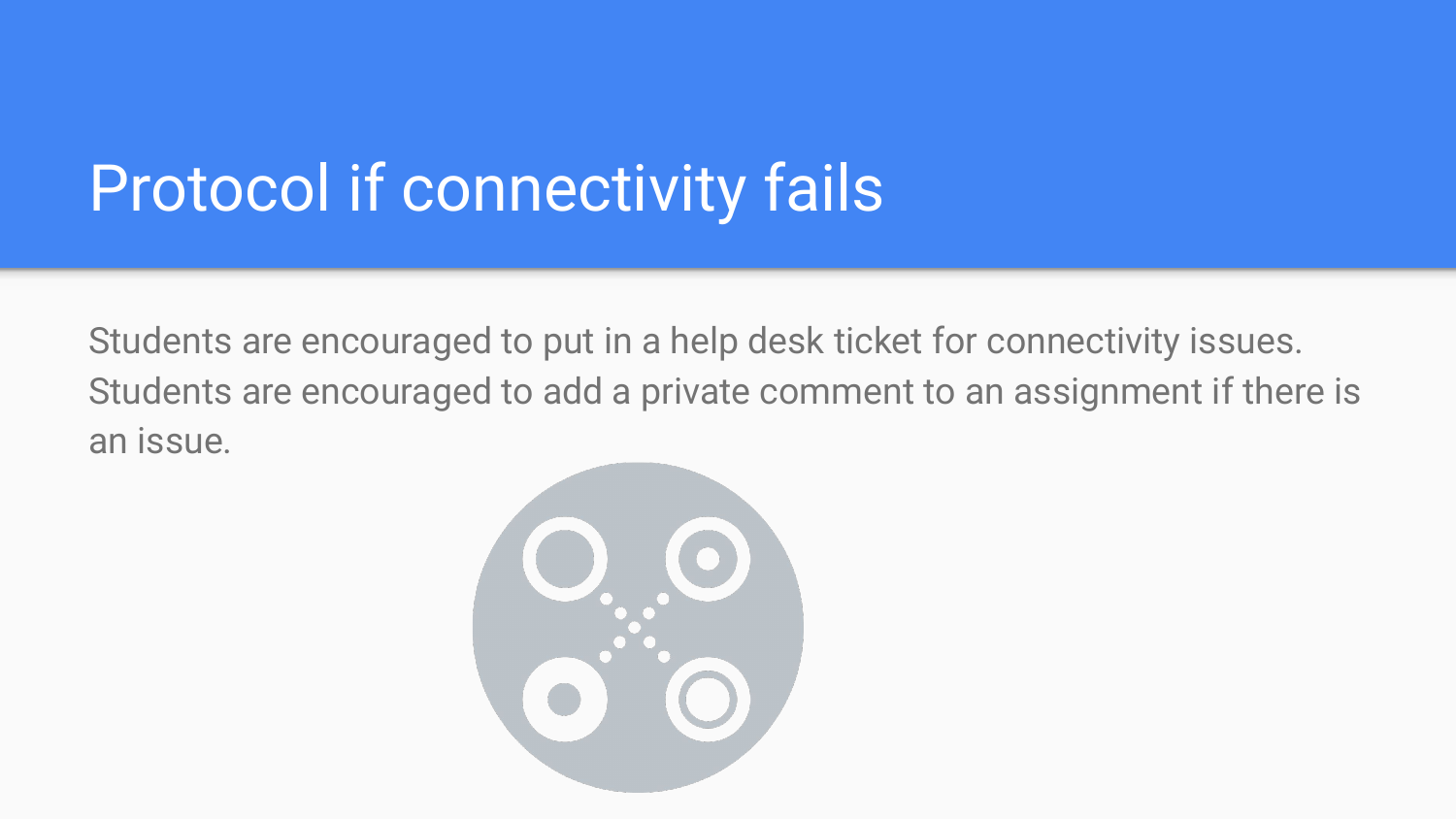# Remote Learning Expectations for Students

- 1. Enter the Google Meet on time with **microphone muted and cameras ON with your face in full view .**
	- a. **Cameras are expected to remain on and face in full view for the entire class meet.**
		- **i. No avatars are allowed and cameras should not be pointed toward the ceiling .**
- 2 Chat use is only for responses requested by the teacher or questions for the teacher.
- 3. School Rules apply : Be Kind. Be Respectful. Follow the Code of Conduct.
- 4. All assignments make up your grade. Do your best work at all times.
	- b. Warm-up
	- c. Participation
	- d. Classwork, Quizzes, Exams
	- e. Wrap-up

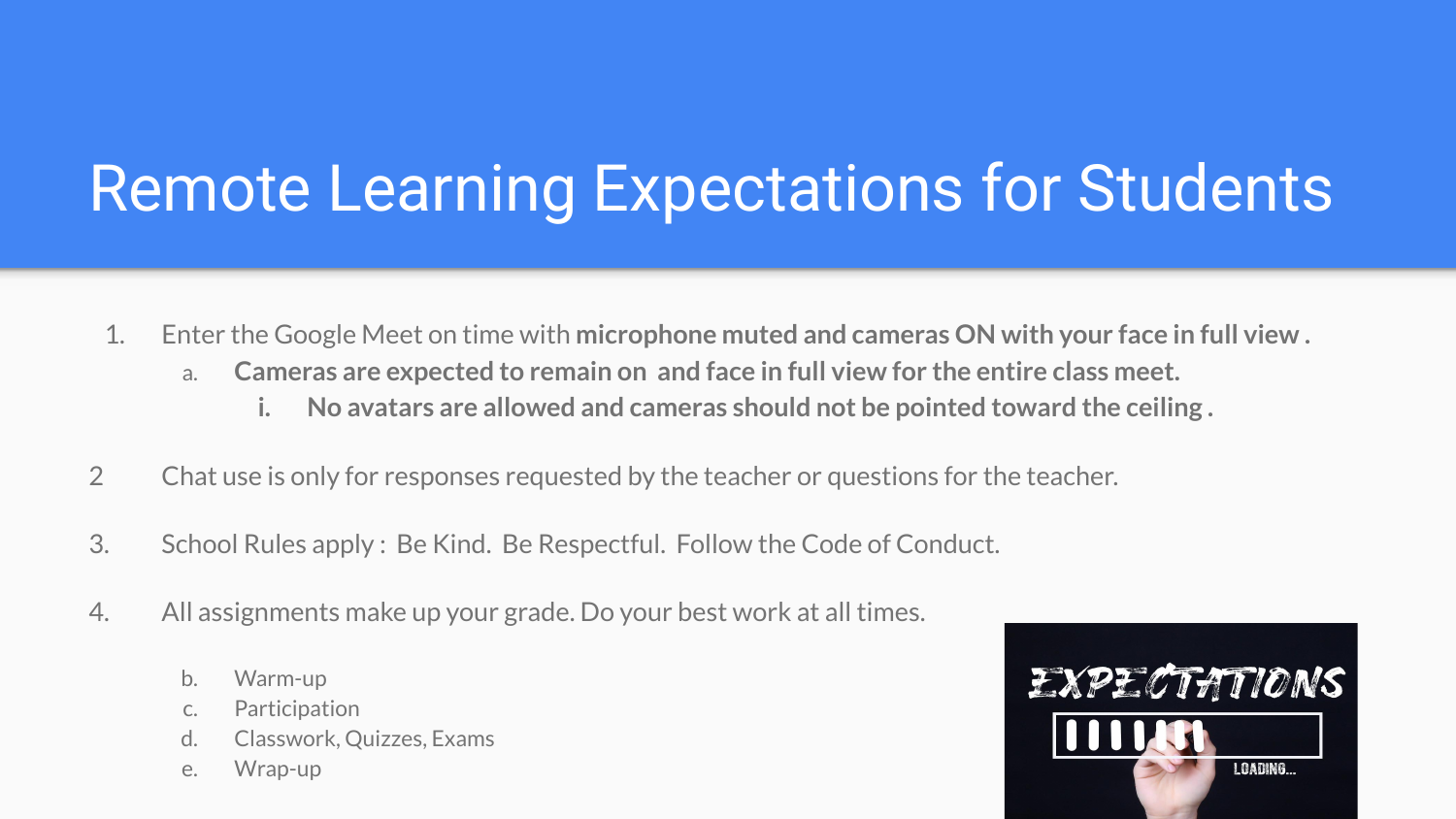# **Big Ideas for the Course**

Introduction to Engineering and Robotics

Structure - form a base

Gears & motion - movement

Power & Energy - sensors

Design Projects